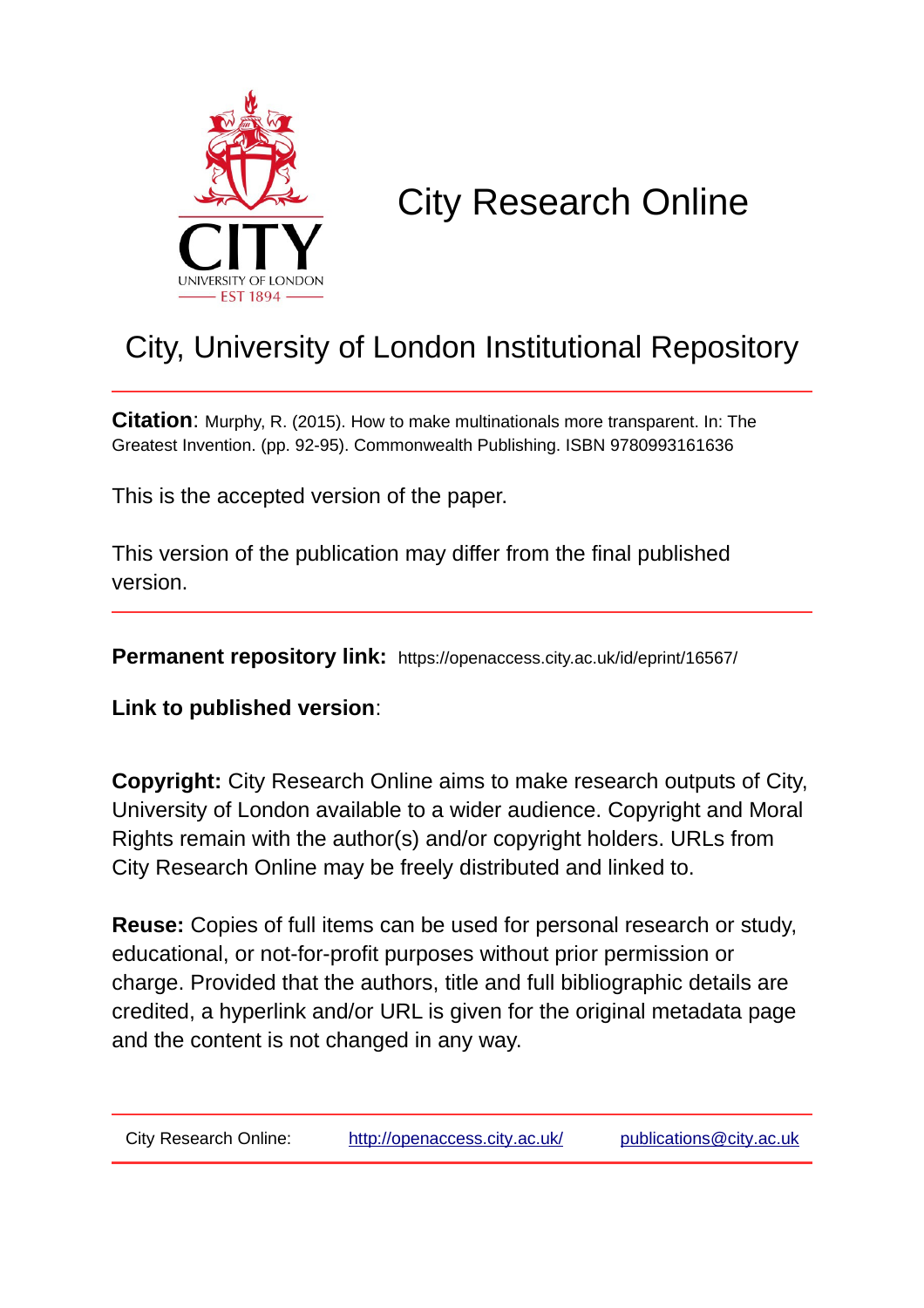### **How To Make Multinational Companies More Transparent**

Richard Murphy

The campaign for Country-by-Country (CbC) reporting by multinational corporations (MNCs) arose from two initiatives. First, the Tax Justice Network (in its very early days) wanted to get disclosure of which MNCs were using tax havens and were abusing transfer pricing. I wrote a draft International Financial Reporting Standard for discussion, which was published by the Association for Accountancy and Business Affairs (AABA) in 2003. Then, in 2004, I started advising the Publish What You Pay (PWYP) coalition on the extractive industries (that is, industries based on minerals like oil) and, more specifically, the Extractive Industries Transparency Initiative (EITI). My report, 'Making it Add Up', was published by Global Witness and Save the Children UK in February 2005, highlighting problems with EITI. It suggested, among other things, that:

*companies in each country [should] publish all their payments to government, in a full and timely manner, which allows for meaningful comparison.*

PWYP then asked me to develop an accounting standard for the Extractive Industries. When it became clear that this avenue for progress was closed for the time being, PWYP and TJN made a submission to the IASB (International Accounting Standards Board, a private Delaware corporation) in March 2006. Eighty organisations supported our submission.

#### **What we're calling for**

We are calling for standards that would go beyond the extractive industries and would embrace all companies. These standards would require each MNC to report:

- 1. In which countries it operates;
- 2. What it is called in that location;
- 3. What its financial performance is in each country, identifying third party and intra-group trade, and labour-related information;
- 4. How much tax (and other benefits) it pays to government locally as a consequence.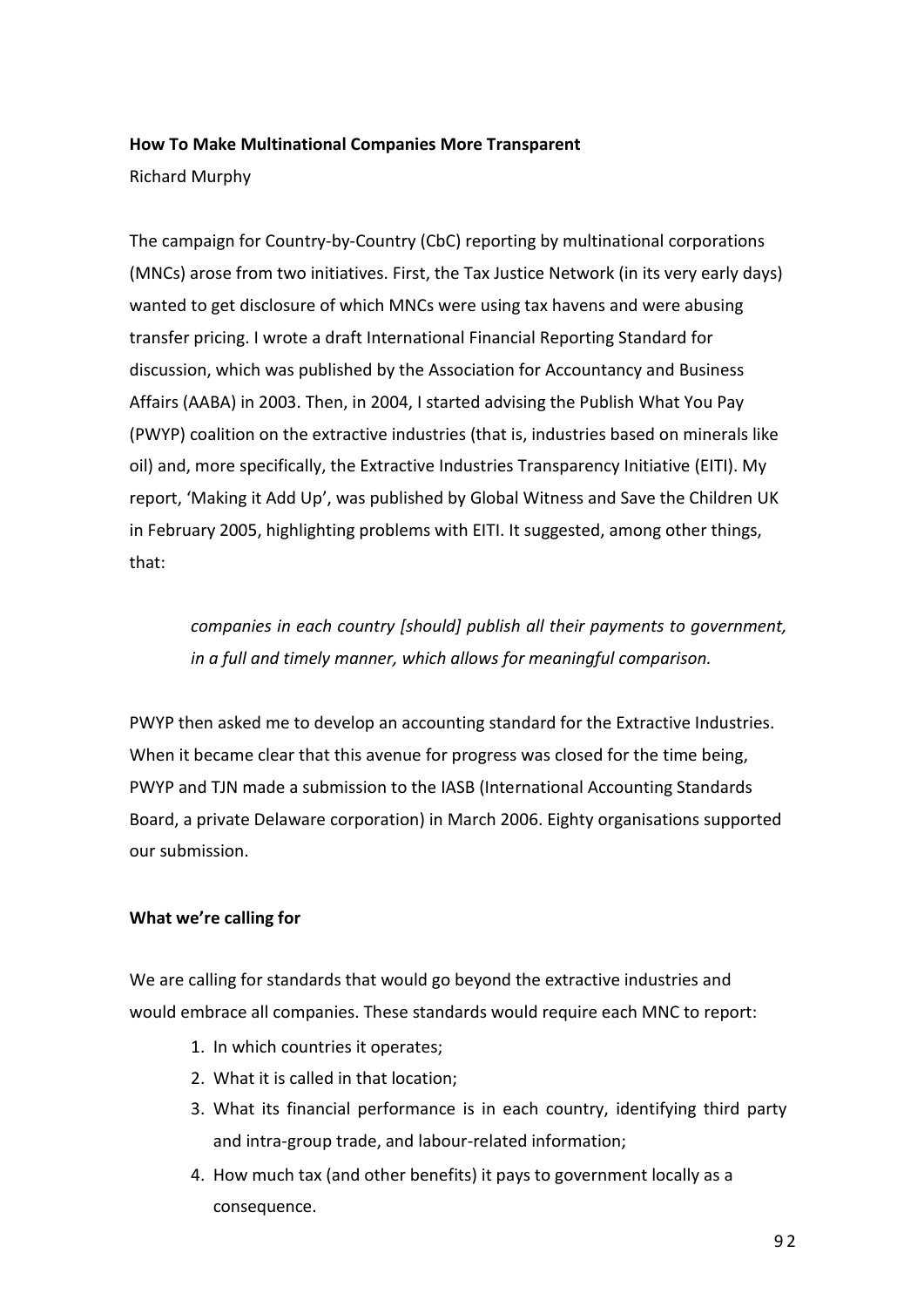This information should be reported for all territories, without exception, where the multinational corporation operates. Anything less will not do. (This does not require every country to agree to accept the standard, as the requirement would be imposed at an international level.)

#### **Why this is important now**

In November 2006 the IASB, which is trying to get its standards to converge with U.S. accounting standards, issued its latest standard, known as IFRS-8. They had clearly ignored our submission and we felt it was a backwards step: it not only did not incorporate a CbC requirement, but also moved away from clear geographic reporting and gave huge discretion to management on how to report financial data. We think the old standard, IAS-14, is better.

However, the opportunity to lobby on this increased recently, because the European Commission is reviewing a proposed accounting standard that could be amended to make such reporting mandatory for all European based companies. This opens an opportunity to put pressure on the EU to reject the IASB standard, revert to the old one and go back to basics.

Various EU parliamentarians have expressed concern about IFRS-8, and now we are getting significant support from UK and international financial institutions: the UK's National Association of Pension Funds and the Investment Management Association are behind us, and see the merit of our arguments. Internationally, the International Corporate Governance Network, with \$10 trillion under management, has expressed reservations about IFRS-8 in a letter signed by Calpers, America's largest pension fund. (The link with investors does not guarantee victory, but it adds considerable institutional weight to the arguments, and suggests that we are raising questions of broad concern.) Many people and organisations shy away from things like this, which may seem remote and arcane. Believe me, they matter. Europe must have the right to reject an IFRS, or democratic control of reporting passes to a privately owned Delaware corporation substantially funded by the Big Four accountants. Accounts should be about more than the question of whether to buy or sell shares (the IASB's definition of 'decision usefulness') but should also be about accountability and stewardship. The benefits are

9 3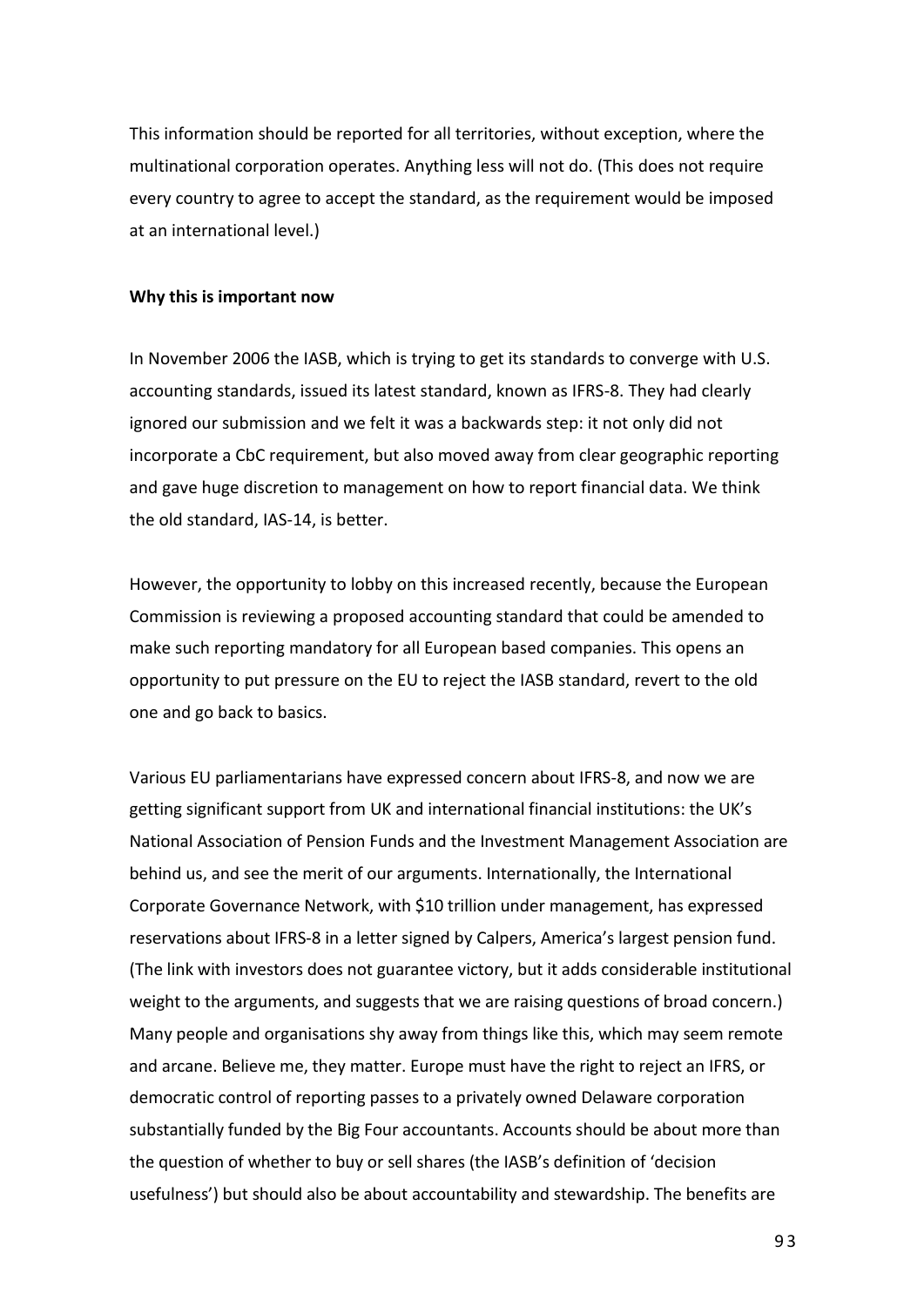hard to quantify, but we believe that CbC reporting could potentially benefit poor countries as much as all foreign aid, and it could substantially bolster democracy and governance in rich and poor countries alike. Here are a few more reasons to be concerned:

**1.Accountability matters.** A company cannot be accountable unless it can be identified. This means that the names an MNC uses locally must be on public record. Too often they are not. CbC reporting names and identifies local subsidiaries.

**2. Corporate governance matters.** Many recent corporate scandals have involved offshore subsidiary companies. These are becomingly increasingly common, but it is recognised that managing them creates severe governance issues for MNCs, resulting in increased risk for shareholders and others.

**3. Corporate social responsibility (CSR) matters.** CSR is about the relationship between a company and its host community. The host community should know the companies operating locally. CbC reporting provides that information.

**4. Corruption matters.** The EITI, for example, seeks to hold companies in the extractive sector to account for tax payments they make, and the governments that receive those payments to account for what they do with them. Many MNCs resist disclosing information because of competitive pressure, contractual obligations and local political opposition. By making the standards international CbC would overcome these objections, enhancing transparency.

**5.Development matters.** Aid can sometimes help poor countries develop, but it is not a sustainable answer. Local declaration of economic activity by MNCs, with consequent accountability for taxes paid, could help break this cycle and create independent, accountable governments much better able to raise their own taxes.

**6.People matter.** MNC accounts include statements on the number of employees a company has and their aggregate remuneration. CbC would require this statement for every country, providing invaluable information on labour conditions worldwide.

**7. Tax matters.** MNCs have more opportunity than any other group to plan their tax affairs. They can shift profits from state to state, artificially, to find the lowest overall bill. CbC discloses companies' profits and taxes in each country where they operate, so they can be held accountable for what they do and don't pay. If this were tackled, enough tax might be collected to pay for the Millennium Development Goals.